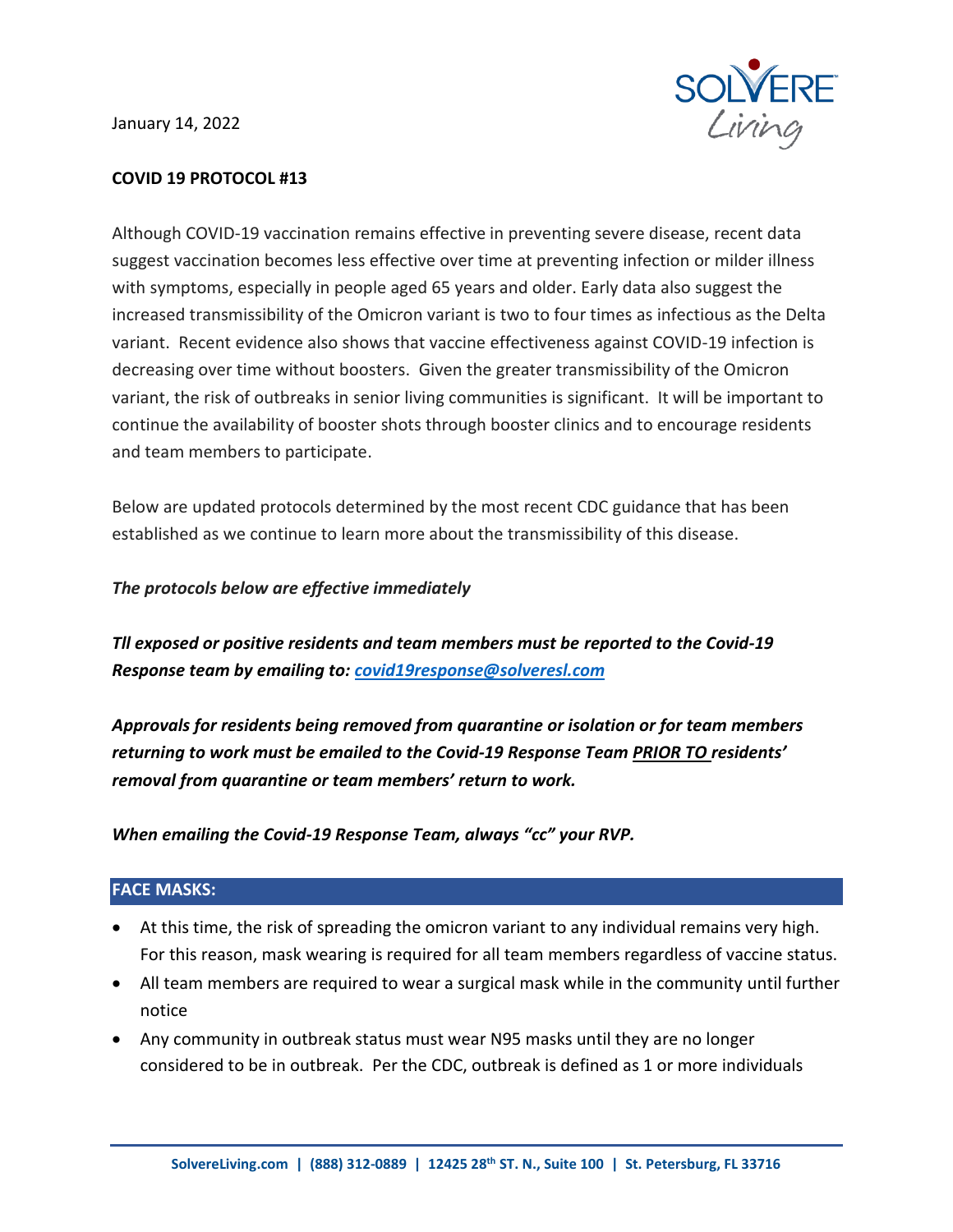

who reside or work in the community have tested positive. Please consult with the covid response team if there are concerns acquiring the necessary face masks.

- All residents are strongly encouraged to wear face masks indoors in a community, especially in communities experiencing a Covid outbreak, regardless of vaccine status.
- Positive residents and the team members providing care or support to the positive residents must wear a N95 mask during the time care or services are rendered.

# **SCREENING:**

- Anyone entering the community must be screened for exposure, symptoms and have their temperature taken and recorded. If anyone answers "yes" to any screening question or has a temperature greater than 100.4 degrees Fahrenheit, they are not permitted to enter the community.
- Each community must set up a process to have designated individuals alerted if anyone answers" yes" to a screening question or has a temperature greater than 100.4 degrees Fahrenheit.
- If using Accushield the GM, WD and at least one other individual designated by the GM must be placed into the Accushield system to be alerted if anyone signing in answers "Yes" to a symptom or exposure question or if their temperature is greater than 100.4 degrees Fahrenheit.
- If using paper sign in logs, the GM, WD and at least one other individual designated by the GM must be alerted by concierge if anyone signing in answers "yes" to a symptom or exposure question or if their temperature is greater than 100.4 degrees Fahrenheit
- If the GM, WD, other designee or concierge are not present in the community, an individual who will monitor the screening answers must be designated prior to the beginning of that shift.

# **NEW MOVE INS**

- Any new resident moving into the community who is not must present with a negative PCR or rapid test within 72 hours of move in.
- New move ins who are unvaccinated must:
	- o Be monitored daily for symptoms
	- o Wear a N95 mask for 5 days post move in when in all common areas
	- $\circ$  Be tested for covid using a rapid or PCR test on their  $5<sup>th</sup>$  day after move in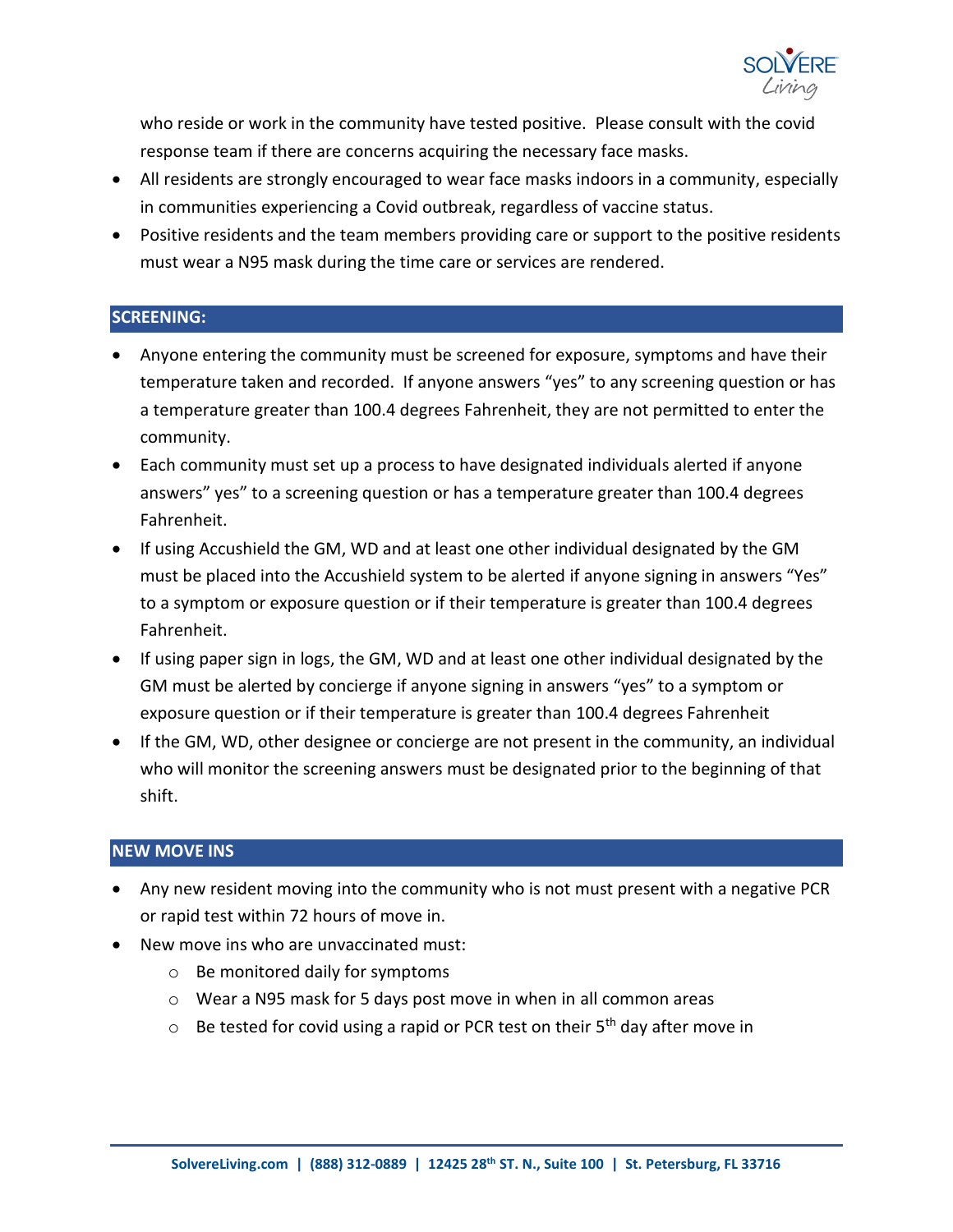

• If the resident is positive for signs or symptoms of covid or they are not wearing the proper mask in communal areas, they will be required to quarantine for the remainder of their first 5 days of move in.

# **OUTSIDE VENDORS/MOVERS**

- All outside vendors and movers are required to screen upon entry and use hand sanitizer.
- They are encouraged to bring an N95 mask but are permitted to wear a surgical mask. A regular cloth mask is not permitted.
- Services and support should be rendered as quickly as possible and not in common areas but only in the designated living area of that resident
- Health care support services such as Rehab may be provided in common areas such as the fitness center or ambulation in the hallways when necessary and are to follow their plan of care for the resident
- Outside vendors must follow any additional specific state or local guidance for visitors

# **EXPOSED RESIDENTS:**

Unvaccinated residents and vaccinated residents that received their second shot more than 5 months ago (Pfizer or Moderna) or their J & J shot more than 2 months ago, and have not received a booster shot must:

- Quarantine for 5 days followed by strict N95 face mask use for an additional 5 days.
- Take a covid test 5 days after exposure or 5 days after their initial negative test.
- If the resident is unable to quarantine and is asymptomatic, they must wear an N95 masks at all times when around others for 10 days from their exposure date.
- If a resident is symptomatic or tests positive, they **must** quarantine to avoid transmitting the virus to others.
- Monitor resident for symptoms daily using the individualized resident screening tool for the duration of their quarantine.

If a resident has received a booster, completed their vaccine series with Pfizer or Moderna in the last 5 months or has completed the J & J vaccine in the last 2 months, the resident must:

- Wear a surgical or N95 mask around others for 10 days, but they are not required to quarantine.
- Quarantine and test right away if the resident develops symptoms.
- If no symptoms have developed, test on day 5 to confirm they are negative and continue to wear the mask for the remaining 5 days.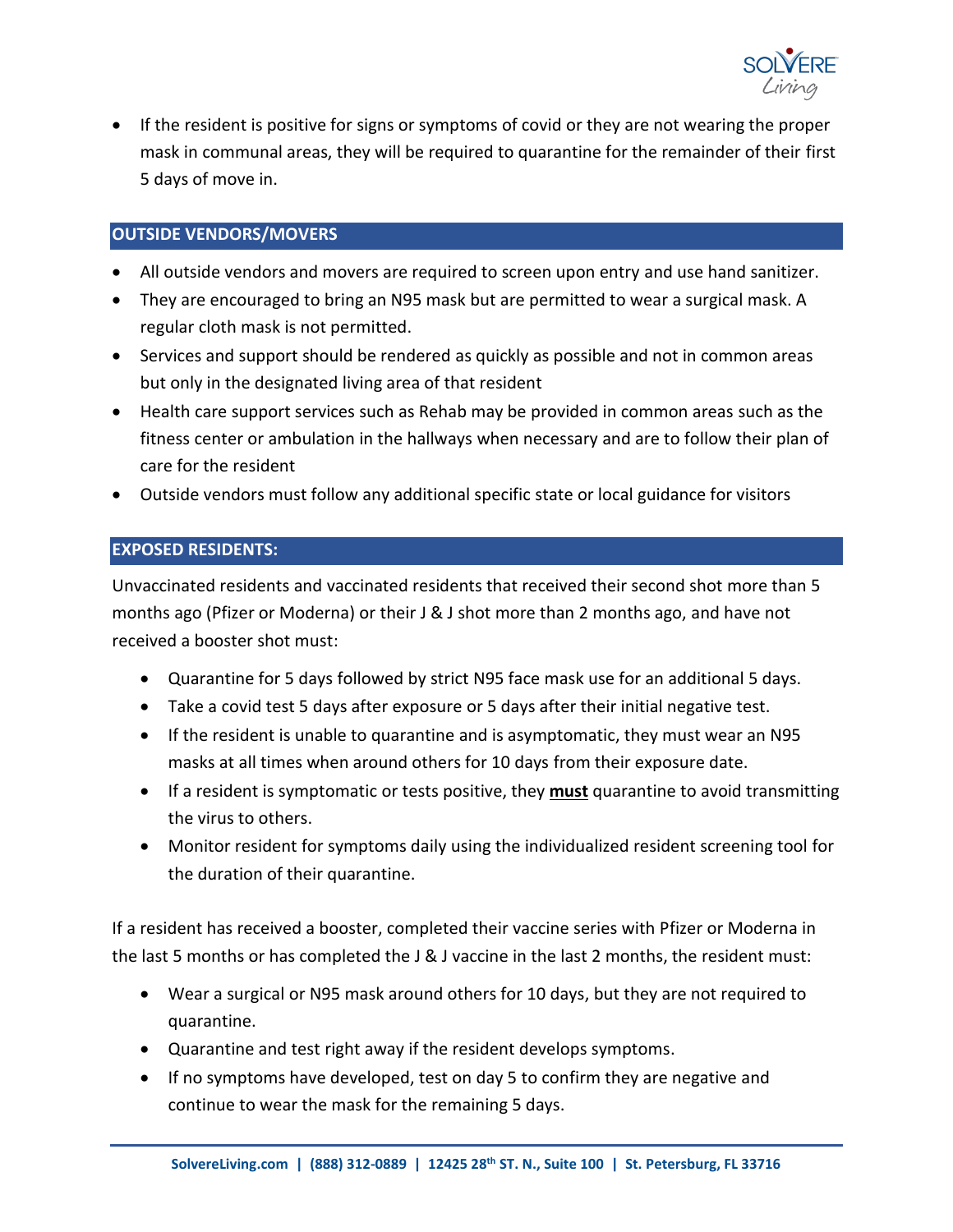

# **COVID 19 POSITIVE RESIDENTS:**

COVID positive residents, regardless of vaccine status must:

- Isolate for 5 days.
- If they are asymptomatic or their symptoms are resolving and they are without fever for 24 hours, they can come out of quarantine after 5 days. But they must wear a N95 masks when around others for an additional 5 days after that.
- Monitor resident for symptoms every 4 hours if symptomatic
- Monitor resident for symptoms every 8 hours if asymptomatic

### **EXPOSED TEAM MEMBERS:**

Team members who have not received their booster or who are unvaccinated (even if they have been positive in the last 90 days), must:

- Stay out of work for 10 days.
- If the team member tests negative on day 5-7 after exposure, they may return to work after 7 days. The negative test must be taken within 48 hours prior to returning to work.
- If this creates a significant staffing concern for the community, the team member may be approved to continue working,, but they must wear an N95 mask and negative test via a rapid or PCR test on days 1, 2, 3, and 5-7 (total of 4 tests). *This MUST be approved by the covid 19 response team prior to returning the team member to work.*

Boosted team members who have been exposed and are asymptomatic have:

- No work restrictions.
- They must receive a and negative test on day 2 and once again between days  $5 7$
- The team member must wear a N95 mask for 10 days.

#### **COVID 19 POSITIVE TEAM MEMBERS:**

Team members who test positive via a PCR or rapid test, regardless of vaccine status, must:

- Stay out of work for 10 days.
- They may return earlier only if they test negative using a PCR test after 7 days and within 48 hours prior to returning to work. To return, the team member must also be asymptomatic or mildly symptomatic with symptoms improving and have no fever for at least 24 hours.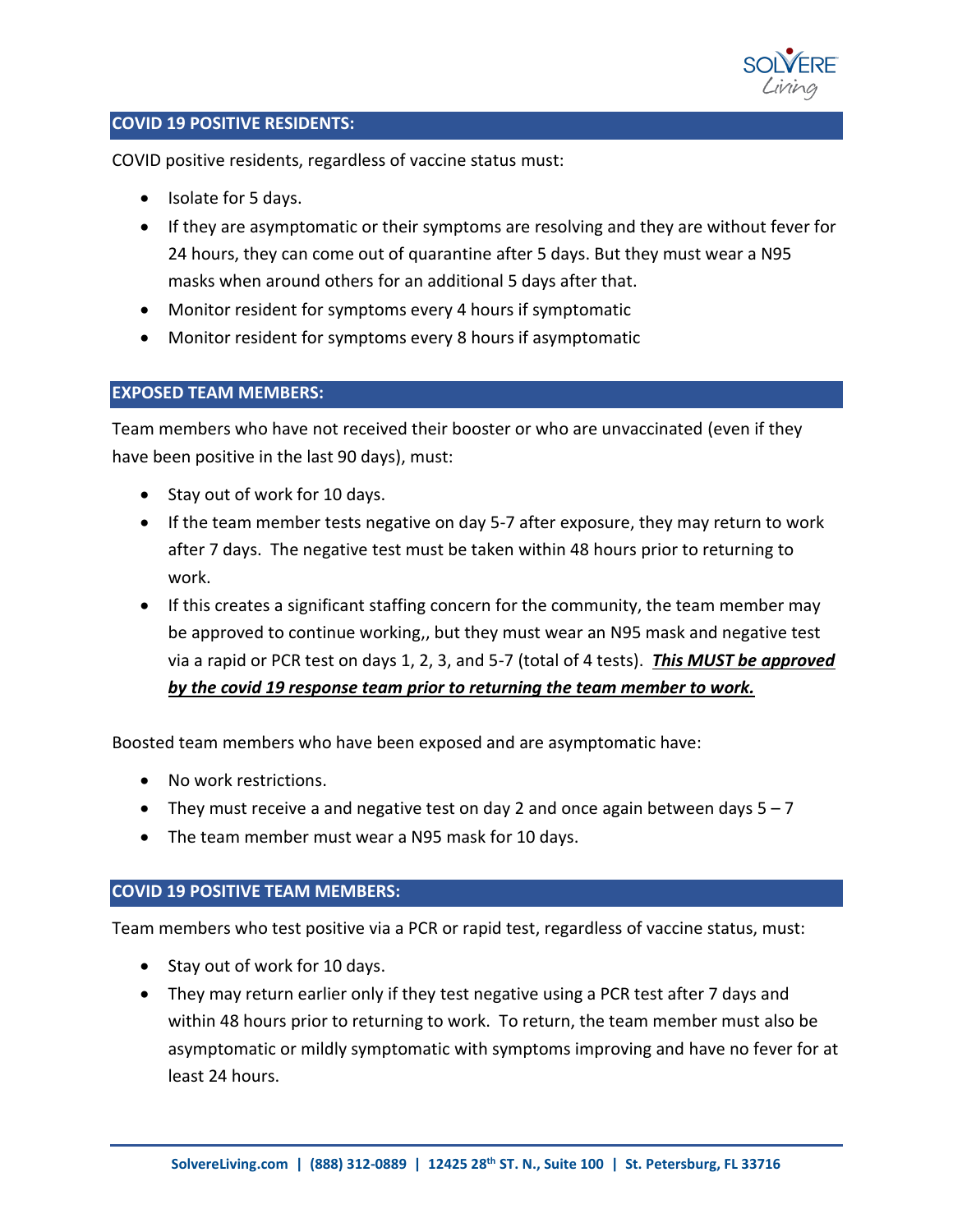

- *It is not necessary to re-test any team member after they have received an initial positive rapid or PCR test except for the possibility of returning them to work after 7 days.*
- If this creates a significant staffing concern for the community, the team member may be restricted from work for 5 days instead and wear an N95 mask for an additional 5 days after their return. However, they must also be asymptomatic or mildly symptomatic with symptoms improving and no fever for at least 24 hours. *This MUST be approved by the covid19response team prior to the team member returning to work.*
- *Any positive team member re-testing to return to work early must have a PCR test. A rapid test will not be accepted.*

# *Note: When determining the onset of symptoms or disease*:

- For those who are positive:
	- o The first day of symptom onset is considered day 0
	- o For those who are asymptomatic, the first positive test is considered day 0.
- For those who are exposed:
	- $\circ$  The first day of exposure is considered day 0

# **VISITORS, ACTIVITY PROGRAMS, TOURS AND DINING ROOM:**

- Any changes required to these programs or practices will be evaluated and determined individually at each community by the covid19response team
- If the community state, county or local department of health requires changes to any of the above practices, the covid19response team must be informed immediately via the covid19response email with a "CC" to your RVP.
- All visitors are required to sign in and answer the signs, symptoms and exposure question.
- All visitors must wear a facemask and use hand sanitizer prior to entering the community

# **BOOSTER CLINICS:**

- Booster clinics must be scheduled for all residents and team members
- If the community coordinated a previously scheduled vaccine and booster clinic between September and November of 2021, a 2<sup>nd</sup> booster clinic must be scheduled between February and March of 2022.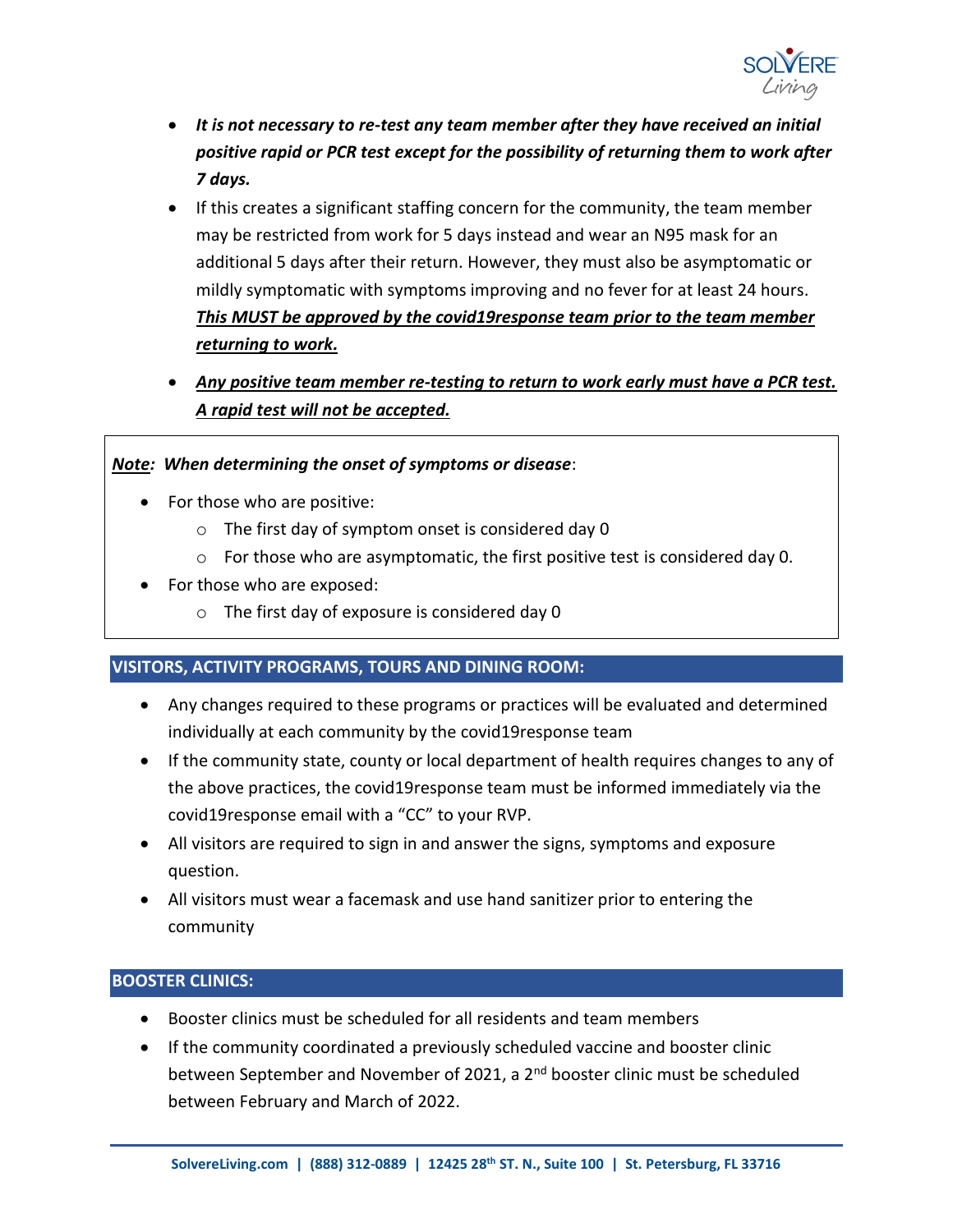

• If you identify team members and residents who have not received the booster shot prior to this timeframe and who are eligible to receive the booster, assistance should be provided in helping them get the booster shot via local pharmacy or by hosting a booster clinic sooner.

### **WEEKLY TESTING**

- Continue to obtain testing kits in preparation for weekly testing unvaccinated team members or residents and team members during an outbreak
- More information will follow shortly on the proposed requirement to test unvaccinated team members.

#### **DOCUMENTATION OF VACCINATION BOOSTERS AND TESTING RESULTS**

- All team member and resident vaccination and booster shot information and dates must be documented in ALIS in the Covid Center.
- All team member and resident testing results must be documented in ALIS in the covid center
- Copies of vaccination cards and testing results must be maintained and uploaded to the Covid Center in ALIS

#### **COVID TRACKER:**

• Covid Tracker Smartsheets provide the numerical information of positive residents and team members as well as numerical information regarding the vaccination and booster status of residents and team members. *All (3) three Covid trackers must be updated every week by EOB Monday.*

#### *Notification of Resident or Team Members who are Covid positive or exposed:*

The community must inform the following groups below if a resident or team member has tested positive:

- The Covid1-9 Response Team via email to: [covid19response@solveresl.com](mailto:covid19response@solveresl.com)
- The local department of health
- The community licensing agency (frequency dependent upon the state the community is located).

The community must inform the following group below if a resident or team member has been exposed:

• The Covid1-9 Response Team via email to: [covid19response@solveresl.com](mailto:covid19response@solveresl.com)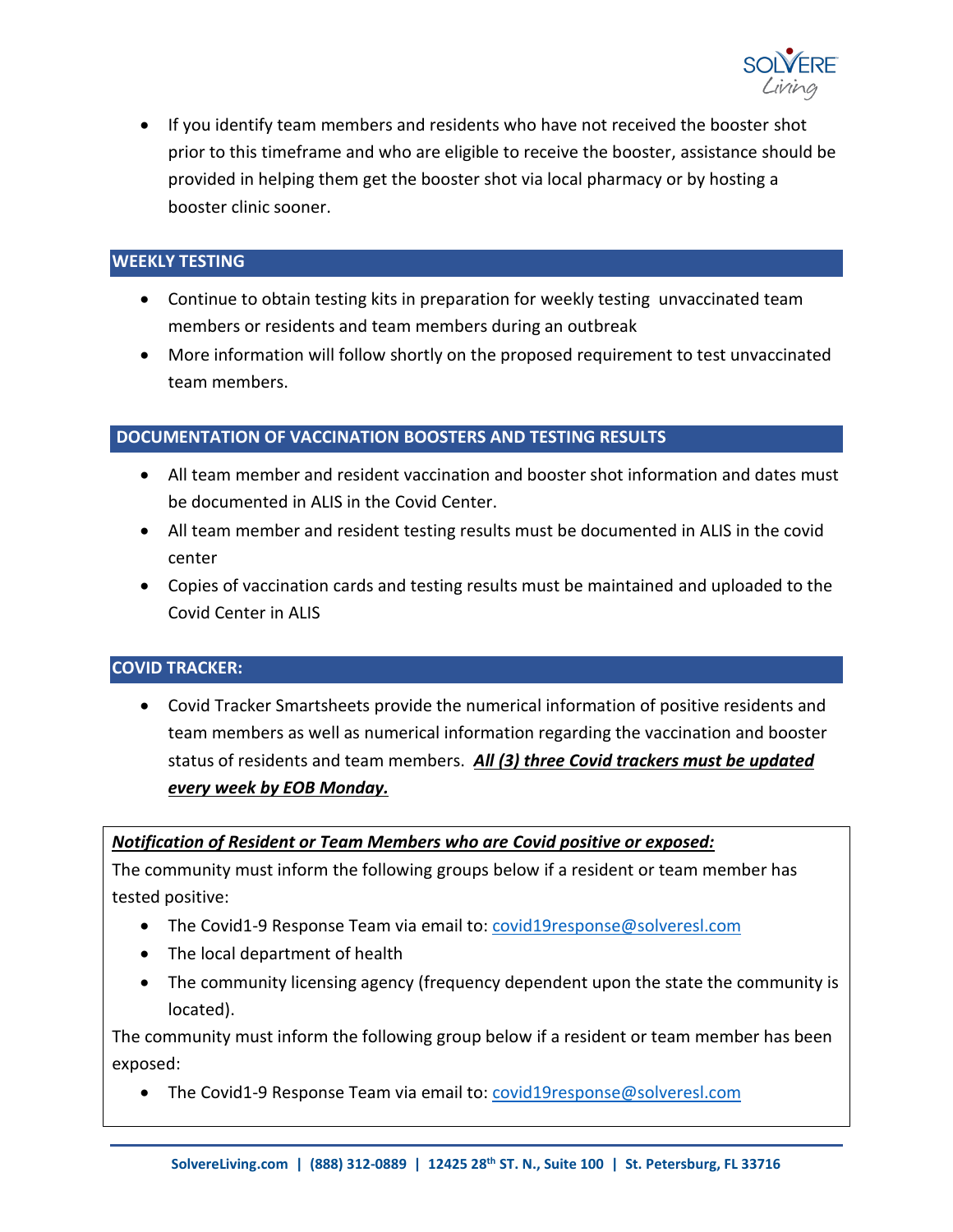

### **Required Notification Information**

When notifying the Covid-19 Response Team of an exposed or positive team member or resident, the following information must be included in the email:

### **Positive/Exposed Team Member:**

- Team Member Name and Position
- Last day of work in the community
- Symptomatic or Asymptomatic
- Vaccine status (unvaccinated, vaccinated, and booster)
- Exposure date
- Positive test information (date, rapid, or PCR). Send test results with email when possible.
- Is team member positive from exposure at the community or from exposure outside of work, to the extent we can determine that
- If work related exposure, was it a resident or other team member they were exposed to?
- Were any residents or other team members exposed?
- Most recent and the next scheduled date of community wide testing due to positive or exposure

# **Positive/Exposed Resident:**

- Name of Resident
- Apartment number
- Exposure date or Positive test date
- Other positive residents near resident's apartment
- If positive resident, results of contact tracing for other potentially exposed residents
- Symptomatic or Asymptomatic
- Vaccine status (unvaccinated, vaccinated and booster)
- Most recent and the next scheduled date of community wide testing due to positive or exposure